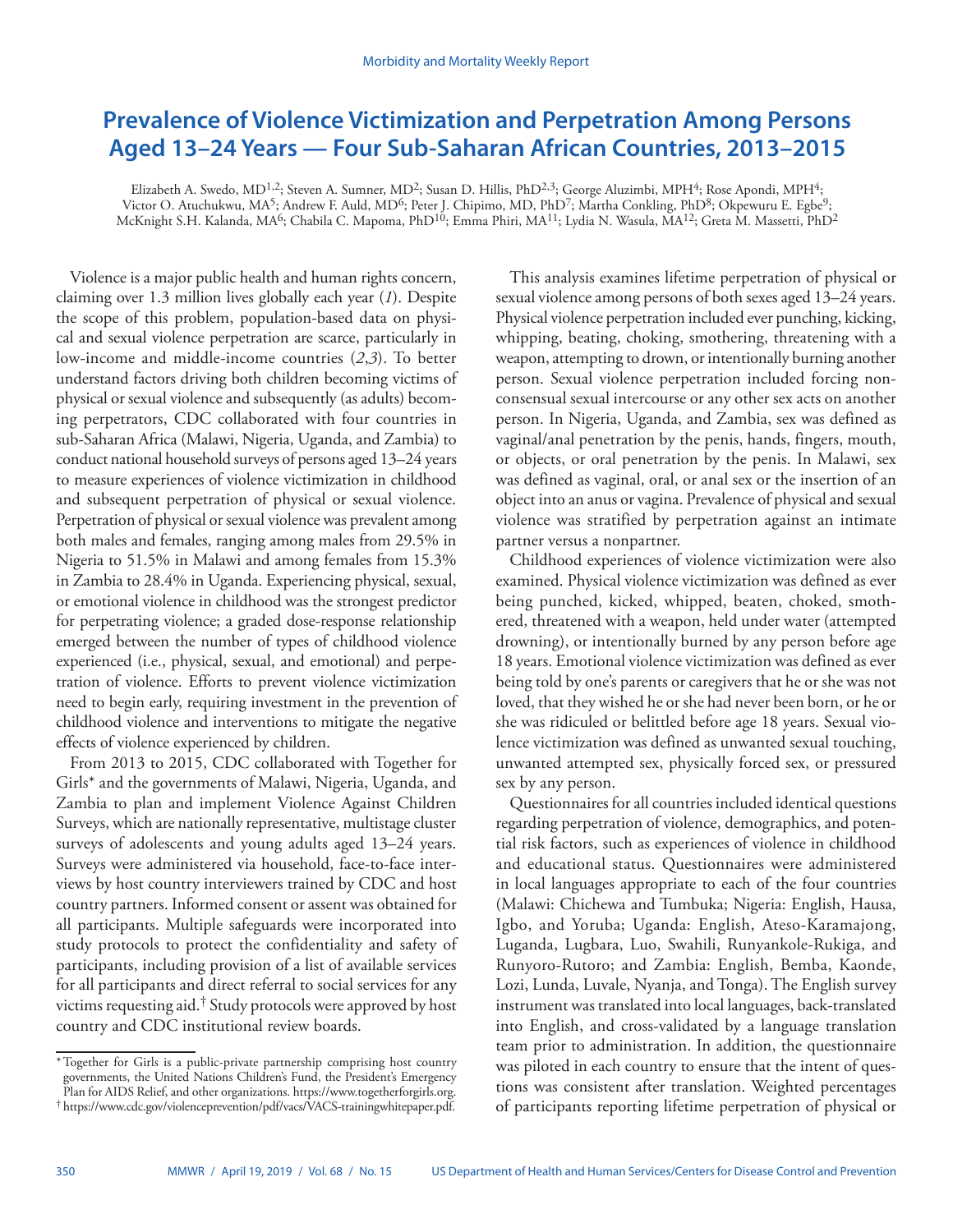sexual violence were calculated for each independent variable. Logistic regression models were used to identify predictors of violence perpetration, adjusting for age at time of survey, marital status, sex, educational status, and experiencing any violence in childhood. To identify independent predictors of perpetration, adjusted models included all significant (p<0.05) factors in unadjusted analyses. Each type of childhood violence was entered in the model separately because of significant collinearity among types of violence. Analyses and data visualizations were conducted using SAS (version 9.4; SAS Institute).

Prevalence of violence perpetration varied by type of violence and country (Table 1). Perpetration of physical violence was more common than sexual violence in all four countries and occurred among both males and females. Perpetration of physical violence was more prevalent among youths in Uganda; 46.2% of males and 26.8% of females in Uganda reported ever perpetrating physical violence against another person. Physical violence against a nonpartner was more common than against an intimate partner in all countries. In contrast, sexual violence was more commonly perpetrated against an intimate partner. Perpetration of sexual violence was most prevalent among males in Malawi; more than one in four (26.6%) males in Malawi reported perpetrating forced sex.

Among respondents in all four countries, males and victims of childhood violence had consistently higher odds of perpetrating physical or sexual violence (Table 2). In all countries, being a victim of childhood violence was the strongest independent predictor of being a perpetrator of violence. In all countries, the adjusted odds ratio (aOR) for perpetrating violence was more than five times higher (aOR range  $= 5.4 - 7.0$ ) for victims of childhood violence, compared with those who had not experienced violence in childhood. Experiencing physical violence in childhood was associated with the highest odds of perpetrating any form of violence in all countries (aOR range = 2.8–6.4). Experiencing childhood sexual or physical violence was consistently associated with similar types of violence perpetration across all countries when stratified by sex.

A dose-response relationship between the number of types of violence experienced in childhood and adjusted odds of perpetrating violence was observed for all countries (Figure). For example, in Zambia, persons who experienced physical, emotional, and sexual violence before age 18 years were approximately 20 times more likely to perpetrate violence than were persons who did not experience any form of violence  $(aOR = 19.8, 95\%$  confidence interval =  $9.0-43.6$ ).

# **Discussion**

Perpetration of violence is common among both males and females in Malawi, Nigeria, Uganda, and Zambia. Strong associations between youths' experiences of violence and **TABLE 1. Prevalence of physical and sexual violence perpetration among persons aged 13–24 years, by sex and type of violence — Malawi, Nigeria, Uganda, and Zambia, 2013–2015**

|                                                  | Weighted % (95% CI) |                     |  |  |  |
|--------------------------------------------------|---------------------|---------------------|--|--|--|
| Country (survey year)/Violence type              | <b>Males</b>        | <b>Females</b>      |  |  |  |
| Malawi (2013) N = 1,553                          |                     |                     |  |  |  |
| Any physical violence                            | 38.6 (33.3-43.8)    | 23.1 (16.0-30.2)    |  |  |  |
| Physical violence against an<br>intimate partner | $8.0(5.7-10.3)$     | $7.6(3.2 - 12.0)$   |  |  |  |
| Physical violence against other                  | 34.1 (29.0-39.1)    | 17.7 (13.3–22.1)    |  |  |  |
| Any forced sex                                   | 26.6 (21.9-31.3)    | $5.9(1.8 - 10.1)$   |  |  |  |
| Forced sex against an intimate partner           | 24.5 (19.9-29.2)    | $4.6(2.1 - 7.1)$    |  |  |  |
| Forced sex against other                         | $7.5(5.4-9.7)$      | $2.8(0.0 - 7.0)$    |  |  |  |
| Any physical or sexual violence                  | $51.5(46.1 - 57.0)$ | 25.6 (18.7-32.6)    |  |  |  |
| Nigeria (2014) N = 2,464                         |                     |                     |  |  |  |
| Any physical violence                            | 24.8 (21.3-28.4)    | 19.0 (15.1-22.8)    |  |  |  |
| Physical violence against an<br>intimate partner | 13.5 (10.8-16.0)    | $6.3(4.5-8.2)$      |  |  |  |
| Physical violence against other                  | 18.1 (15.0-21.2)    | 13.8 (10.5-17.0)    |  |  |  |
| Any forced sex                                   | $8.5(6.1-10.9)$     | $1.5(0.8-2.3)$      |  |  |  |
| Forced sex against an intimate partner           | $6.4(4.4 - 8.5)$    | $1.2(0.5-1.9)$      |  |  |  |
| Forced sex against other                         | $3.3(1.8-4.8)$      | $0.7(0.2-1.2)$      |  |  |  |
| Any physical or sexual violence                  | 29.5 (25.5-33.5)    | 19.9 (16.1-23.7)    |  |  |  |
| Uganda (2015) N = 3,875                          |                     |                     |  |  |  |
| Any physical violence                            | 46.2 (43.3-49.1)    | 26.8 (22.5 - 31.0)  |  |  |  |
| Physical violence against an<br>intimate partner | $18.7(16.3 - 21.1)$ | $7.6(5.1 - 10.0)$   |  |  |  |
| Physical violence against other                  | 37.7 (35.0-40.5)    | 22.9 (19.0-26.9)    |  |  |  |
| Any forced sex                                   | $11.7(9.8-13.6)$    | $2.1(1.1-3.1)$      |  |  |  |
| Forced sex against an intimate partner           | $9.5(7.6 - 11.3)$   | $2.1(1.1-3.1)$      |  |  |  |
| Forced sex against other                         | $4.7(3.6 - 5.8)$    | $0.1(0.0-0.3)$      |  |  |  |
| Any physical or sexual violence                  | 50.6 (47.8-53.5)    | 28.4 (24.1-32.6)    |  |  |  |
| Zambia (2014) N = 1,170                          |                     |                     |  |  |  |
| Any physical violence                            | 23.7 (19.5-28.0)    | $12.5(9.3 - 15.7)$  |  |  |  |
| Physical violence against an<br>intimate partner | 13.9 (10.4-17.4)    | $7.4(5.0-9.9)$      |  |  |  |
| Physical violence against other                  | 17.9 (14.1-21.7)    | $7.5(5.0-10.0)$     |  |  |  |
| Any forced sex                                   | 14.6 (10.5-18.7)    | $3.5(1.6-5.5)$      |  |  |  |
| Forced sex against an intimate partner           | $12.0(8.3 - 15.8)$  | $3.1(1.2 - 5.0)$    |  |  |  |
| Forced sex against other                         | $6.7(4.2-9.2)$      | $1.7(0.1 - 3.2)$    |  |  |  |
| Any physical or sexual violence                  | 32.8 (28.1-37.6)    | $15.3(12.1 - 18.6)$ |  |  |  |

**Abbreviation:** CI = confidence interval.

subsequent perpetration of physical or sexual violence were observed in all four studied countries. The dose-response relationship observed between the number of types of violence experienced in childhood and the odds of perpetrating violence highlights the importance of interrupting the cycle of violence early in life.

Previous population-based studies of men in Brazil, Chile, Croatia, India, Mexico, Rwanda, and South Africa estimated lifetime prevalence of physical intimate partner violence perpetration at 24%–42% (*4*,*5*). Accurately quantifying and addressing perpetration of violence is a critical first step to reducing such violence, along with its associated consequences, such as transmission of human immunodeficiency virus (*6*,*7*).

Associations between experiences of physical, sexual, and emotional violence during childhood and subsequent perpetration of violence are consistent with a growing body of research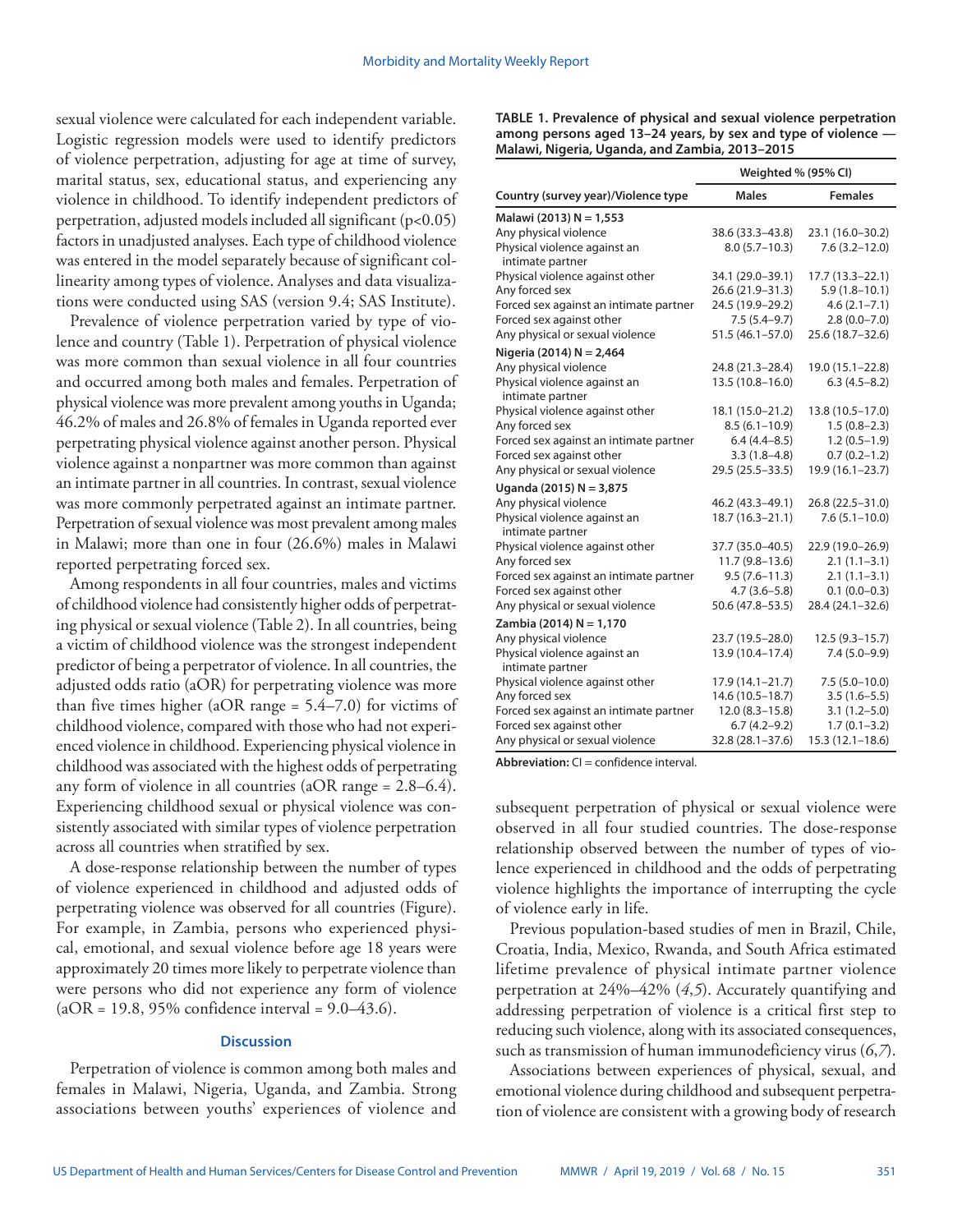| TABLE 2. Prevalence and adjusted odds ratios for physical and sexual violence perpetration among persons aged 13-24 years, by risk factors |
|--------------------------------------------------------------------------------------------------------------------------------------------|
| for perpetrating violence — Malawi, Nigeria, Uganda, and Zambia, 2013–2015                                                                 |

| Country (survey year)/Risk factor                                           | Ever perpetrated physical or sexual<br>violence, weighted % (95% CI) | Chi-square<br>p-value | OR (95% CI)                      | Adjusted OR (95% CI)               |
|-----------------------------------------------------------------------------|----------------------------------------------------------------------|-----------------------|----------------------------------|------------------------------------|
| Malawi* (2013) N = 1,553                                                    |                                                                      |                       |                                  |                                    |
| Age at time of survey (yrs)<br>$13 - 17$<br>$18 - 24$                       | 51.4 (43.5 - 59.4)<br>31.3 (25.8-36.9)                               | < 0.001               | $2.3(1.6-3.3)$<br>$1.0$ (Ref)    | $1.4(0.9-2.3)$<br>$1.0$ (Ref)      |
| <b>Marital status</b><br>Ever married or living as married<br>Never married | 25.8 (20.4–31.1)<br>47.6 (41.9 - 53.3)                               | < 0.001               | $0.4(0.3-0.5)$<br>$1.0$ (Ref)    | $0.8(0.5-1.2)$<br>$1.0$ (Ref)      |
| <b>Education</b><br>Primary education or less<br>Secondary or more          | 36.6 (30.5-42.7)<br>40.6 (33.4-47.8)                                 | 0.38                  | $0.8(0.6-1.2)$<br>$1.0$ (Ref)    |                                    |
| Sex<br>Male<br>Female                                                       | $51.5(46.1 - 57.0)$<br>25.6 (18.7–32.6)                              | < 0.001               | $3.1(2.0-4.7)$<br>$1.0$ (Ref)    | $2.6(1.6-4.3)$<br>$1.0$ (Ref)      |
| Victim of any violence in childhood <sup>†</sup><br>Yes<br>No               | 45.5 (39.9 - 51.1)<br>$9.1(5.1 - 13.0)$                              | < 0.001               | $8.4(5.1-13.8)$<br>$1.0$ (Ref)   | $7.0(4.1-12.0)$<br>$1.0$ (Ref)     |
| Victim of sexual violence in childhood<br>Yes<br>No                         | 47.8 (37.2-58.4)<br>32.6 (27.2-38.0)                                 | 0.01                  | $1.9(1.2 - 3.1)$<br>$1.0$ (Ref)  | 2.6 $(1.5-4.4)^{5}$<br>$1.0$ (Ref) |
| Victim of physical violence in childhood<br>Yes<br>No                       | 46.0 (41.0-51.0)<br>18.2 (11.0-25.5)                                 | < 0.001               | $3.8(2.4-6.1)$<br>$1.0$ (Ref)    | $2.8(1.7-4.5)$<br>$1.0$ (Ref)      |
| Victim of emotional violence in childhood<br>Yes<br>No                      | 55.7 (50.0-61.4)<br>30.0 (24.6-35.4)                                 | < 0.001               | $2.9(2.1-4.0)$<br>$1.0$ (Ref)    | $2.5(1.8-3.4)$<br>$1.0$ (Ref)      |
| Nigeria <sup>¶</sup> (2014) N = 2,464                                       |                                                                      |                       |                                  |                                    |
| Age at time of survey (yrs)<br>$13 - 17$<br>$18 - 24$                       | 32.8 (27.8-37.9)<br>20.8 (17.8–23.7)                                 | < 0.001               | $1.9(1.4 - 2.4)$<br>$1.0$ (Ref)  | $1.7(1.2-2.2)$<br>$1.0$ (Ref)      |
| <b>Marital status</b><br>Ever married or living as married<br>Never married | $15.5(12.3 - 18.7)$<br>29.5 (26.0–33.1)                              | < 0.001               | $0.4(0.3-0.6)$<br>$1.0$ (Ref)    | $0.6(0.5-0.9)$<br>$1.0$ (Ref)      |
| <b>Education</b><br>Primary education or less<br>Secondary or more          | 19.2 (14.6-23.7)<br>26.6 (23.2-30.0)                                 | 0.01                  | $0.7(0.5-0.9)$<br>$1.0$ (Ref)    | $1.0(0.7-1.4)$<br>$1.0$ (Ref)      |
| Sex<br>Male<br>Female                                                       | 29.5 (25.5 - 33.5)<br>$19.9(16.1 - 23.7)$                            | < 0.001               | $1.7(1.2 - 2.3)$<br>$1.0$ (Ref)  | $1.5(1.1-2.1)$<br>$1.0$ (Ref)      |
| Victim of any violence in childhood<br>Yes<br>No                            | 31.4 (27.8-35.0)<br>$5.9(3.9 - 7.9)$                                 | < 0.001               | $7.3(4.9 - 10.8)$<br>$1.0$ (Ref) | $6.6(4.4-9.8)$<br>$1.0$ (Ref)      |
| Victim of sexual violence in childhood<br>Yes<br>No                         | 31.2 (26.2-36.2)<br>$21.6(18.5 - 24.6)$                              | < 0.001               | $1.6(1.3-2.2)$<br>$1.0$ (Ref)    | $1.7(1.3-2.2)$<br>$1.0$ (Ref)      |
| Victim of physical violence in childhood<br>Yes<br>No                       | 34.7 (30.7-38.7)<br>$8.5(6.4 - 10.6)$                                | < 0.001               | $5.7(4.2 - 7.8)$<br>$1.0$ (Ref)  | $5.2(3.8-7.1)$<br>$1.0$ (Ref)      |
| Victim of emotional violence in childhood<br>Yes<br>No                      | 35.7 (30.6-40.7)<br>20.6 (17.5 - 23.6)                               | < 0.001               | $2.1(1.7-2.8)$<br>1.0 (Ref)      | $1.9(1.4-2.5)$<br>$1.0$ (Ref)      |

See table footnotes on next page.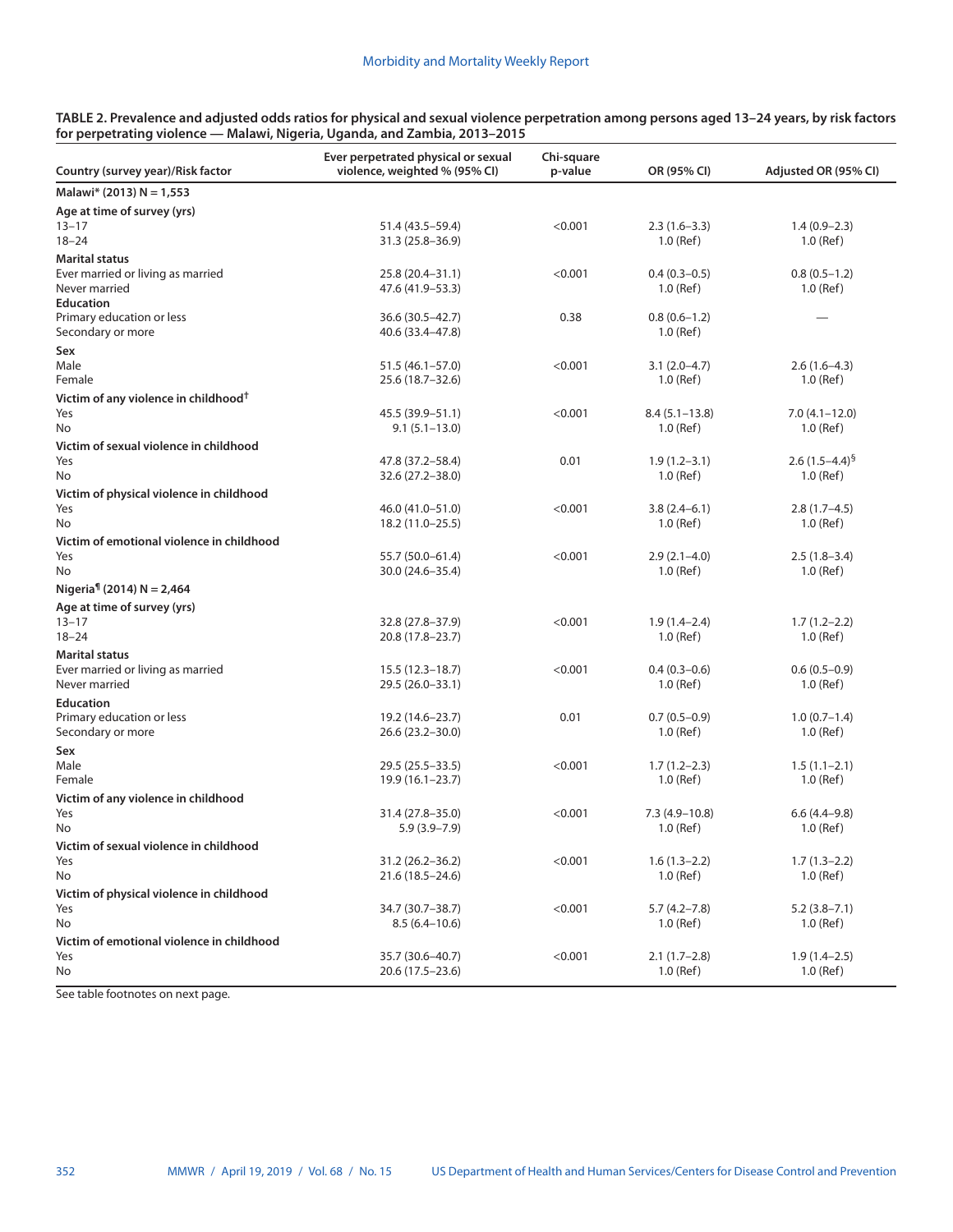| TABLE 2. ( <i>Continued</i> ) Prevalence and adjusted odds ratios for physical and sexual violence perpetration among persons aged 13–24 years, by |  |
|----------------------------------------------------------------------------------------------------------------------------------------------------|--|
| risk factors for perpetrating violence — Malawi, Nigeria, Uganda, and Zambia, 2013–2015                                                            |  |

| Country (survey year)/Risk factor                                           | Ever perpetrated physical or sexual<br>violence, weighted % (95% CI) | Chi-square<br>p-value | OR (95% CI)                     | Adjusted OR (95% CI)                         |
|-----------------------------------------------------------------------------|----------------------------------------------------------------------|-----------------------|---------------------------------|----------------------------------------------|
| Uganda** (2015) N = 3,875                                                   |                                                                      |                       |                                 |                                              |
| Age at time of survey (yrs)<br>$13 - 17$<br>$18 - 24$                       | 57.6 (53.3-62.0)<br>30.8 (27.5 - 34.1)                               | < 0.001               | $3.1(2.5-3.8)$<br>$1.0$ (Ref)   | $2.2(1.7-2.8)$<br>$1.0$ (Ref)                |
| <b>Marital status</b><br>Ever married or living as married<br>Never married | 28.9 (25.3-32.4)<br>47.7 (43.7-51.7)                                 | < 0.001               | $0.4(0.4-0.6)$<br>$1.0$ (Ref)   | $0.9(0.7-1.2)$<br>$1.0$ (Ref)                |
| <b>Education</b><br>Primary education or less<br>Secondary or more          | 36.7 (31.5-41.8)<br>39.4 (36.1-42.6)                                 | 0.35                  | $1.1(0.9-1.4)$<br>$1.0$ (Ref)   |                                              |
| Sex<br>Male<br>Female                                                       | 50.6 (47.8-53.5)<br>28.4 (24.1–32.6)                                 | < 0.001               | $2.6(2.0-3.3)$<br>$1.0$ (Ref)   | $2.5(1.9-3.2)$<br>$1.0$ (Ref)                |
| Victim of any violence in childhood<br>Yes<br>No                            | 43.8 (40.6-47.1)<br>$10.3(7.2 - 13.5)$                               | < 0.001               | $7.1(5.1-9.9)$<br>$1.0$ (Ref)   | $6.5(4.7-8.9)$<br>$1.0$ (Ref)                |
| Victim of sexual violence in childhood<br>Yes<br>No                         | 40.6 (35.0-46.1)<br>37.3 (33.9-40.7)                                 | 0.31                  | $1.1(0.9-1.5)$<br>$1.0$ (Ref)   | $1.3(1.0-1.7)$<br>$1.0$ (Ref)                |
| Victim of physical violence in childhood<br>Yes<br>No                       | 48.7 (45.2-52.2)<br>$11.1 (8.4 - 13.9)$                              | < 0.001               | $7.6(5.7-10.2)$<br>$1.0$ (Ref)  | $6.4(4.8-8.5)$<br>$1.0$ (Ref)                |
| Victim of emotional violence in childhood<br>Yes<br>No                      | 47.7 (43.2–52.3)<br>31.7 (28.4-35.0)                                 | < 0.001               | $2.0(1.6-2.4)$<br>$1.0$ (Ref)   | $1.9(1.5-2.3)$<br>$1.0$ (Ref)                |
| Zambia <sup>††</sup> (2014) N = 1,170                                       |                                                                      |                       |                                 |                                              |
| Age at time of survey (yrs)<br>$13 - 17$<br>$18 - 24$                       | 27.2 (21.1-33.2)<br>21.1 (17.8-24.4)                                 | 0.07                  | $1.4(1.0-2.0)$<br>$1.0$ (Ref)   | $1.1(0.7-1.8)$<br>$1.0$ (Ref)                |
| <b>Marital status</b><br>Ever married or living as married<br>Never married | $17.3(13.4 - 21.1)$<br>26.8 (22.5–31.0)                              | 0.001                 | $0.6(0.4-0.8)$<br>$1.0$ (Ref)   | $0.9(0.6-1.4)$<br>$1.0$ (Ref)                |
| <b>Education</b><br>Primary education or less<br>Secondary or more          | 19.5 (15.3 - 23.7)<br>25.6 (21.3-29.9)                               | 0.05                  | $0.7(0.5-1.0)$<br>$1.0$ (Ref)   | $0.8(0.5-1.1)$<br>$1.0$ (Ref)                |
| Sex<br>Male<br>Female                                                       | 32.8 (28.1-37.6)<br>$15.3(12.1 - 18.6)$                              | < 0.001               | $2.7(1.9-3.8)$<br>$1.0$ (Ref)   | $2.5(1.8-3.6)$<br>$1.0$ (Ref)                |
| Victim of any violence in childhood<br>Yes<br>No                            | 31.6 (27.5 - 35.7)<br>$7.9(4.9 - 10.9)$                              | < 0.001               | $5.4(3.4 - 8.6)$<br>$1.0$ (Ref) | $5.4(3.4 - 8.6)$<br>$1.0$ (Ref)              |
| Victim of sexual violence in childhood<br>Yes<br>No                         | 32.5 (26.0-39.0)<br>19.8 (16.4-23.3)                                 | < 0.001               | $1.9(1.3-2.8)$<br>$1.0$ (Ref)   | 2.6 $(1.8-3.9)$ <sup>§§</sup><br>$1.0$ (Ref) |
| Victim of physical violence in childhood<br>Yes<br>No                       | 37.0 (31.8-42.3)<br>$10.3(7.5-13.2)$                                 | < 0.001               | $5.1(3.5 - 7.5)$<br>$1.0$ (Ref) | $4.9(3.3 - 7.2)$<br>$1.0$ (Ref)              |
| Victim of emotional violence in childhood<br>Yes<br>No                      | 42.4 (34.5 - 50.2)<br>$16.8(13.8 - 19.7)$                            | < 0.001               | $3.6(2.4 - 5.4)$<br>$1.0$ (Ref) | $3.4(2.3-5.1)$<br>$1.0$ (Ref)                |

**Abbreviations:** CI = confidence interval; OR = odds ratio; Ref = referent.

\* Malawi model included age at time of survey, marital status, and sex. Effect measure modification between sex, age, and sexual violence was observed for Malawi; pooled results are provided.

† For all four countries, violence victimization was defined as ever experiencing any physical, sexual, or emotional violence at age <18 years.

§ Stratified adjusted ORs: females: 2.3 (0.9–5.9), males: 3.1 (1.8–5.2); age 13–17 years: 1.4 (0.8–2.5), age 18–24 years: 3.9 (2.0–7.6).

¶ Nigeria model included age at time of survey, marital status, educational status, and sex. \*\* Uganda model included age at time of survey, marital status, and sex.

†† Zambia model included age at time of survey, marital status, educational status, and sex. Effect measure modification between sex and sexual violence was observed for Zambia; pooled results are provided.

§§ Stratified adjusted ORs: females, 2.2 (1.3–3.8); males, 3.1 (1.8–5.5).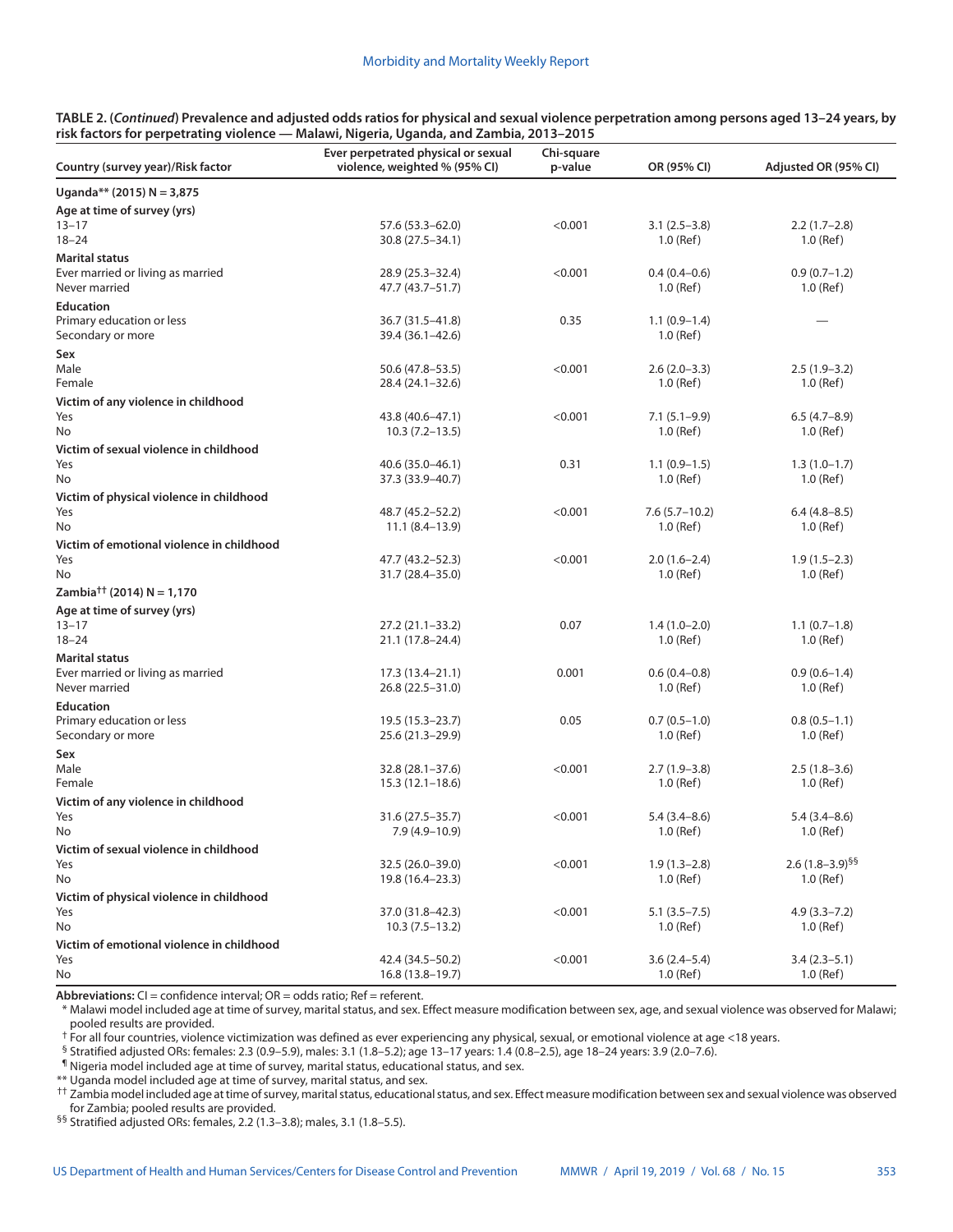**FIGURE. Adjusted odds ratios for perpetrating violence based on the number of types of violence\* experienced in childhood,† among persons aged 13–24 years — four sub-Saharan African countries,§ 2013–2015**



\* The three types of violence analyzed were physical, sexual, and emotional violence. The referent was experiencing zero types of violence.

linking adverse childhood experiences with later perpetration of criminal violence, child abuse, and intimate partner violence (*8*,*9*). Understanding the risk factors for perpetration is integral to combating violence, particularly in stopping the transmission cycle of violence. Efforts to prevent future violence must include both strategies to prevent perpetration and interventions to counteract the negative effects of physical, sexual, and emotional violence among victims. Improved data and information on what factors buffer victims of violence from potential adverse consequences can inform the development and evaluation of programs and policies to interrupt the intergenerational cycle of violence.

The findings in this report are subject to at least five limitations. First, this was a cross-sectional study, and causality between violence victimization and perpetration cannot be established. Second, data were self-reported, and recall bias might be present, particularly for remote episodes of abuse. Third, limited disclosure might have occurred because of the sensitive nature of the survey, particularly questions asking about perpetration. Fourth, surveys did not assess the frequency of violent acts committed by perpetrators or the interval between victimization and perpetration; future studies of the links between victimization and perpetration could benefit from inclusion of this information. Finally, persons not living in households (e.g., street children, children living in institutions, or students living in dormitories) were not included in this analysis; therefore, these findings might not be generalizable.

# **Summary**

#### What is already known about this topic?

Violence against children is a public health issue with important consequences, including the subsequent potential perpetration of violence by victims.

## What is added by this report?

Analysis of data from Violence Against Children Surveys in four sub-Saharan African countries found that the prevalence of violence perpetration ranged among males from 29.5% in Nigeria to 51.5% in Malawi and among females from 15.3% in Zambia to 28.4% in Uganda. In all countries, a strong doseresponse relationship was observed between the number of types of childhood violence experienced and odds of perpetrating violence.

#### What are the implications for public health practice?

The strong association between experiencing violence in childhood and later perpetration of violence highlights the importance of long-term, comprehensive interventions for both victims and perpetrators.

The strong association between experiencing physical, sexual, or emotional violence in childhood and later perpetration of violence highlights the importance of long-term, comprehensive interventions for both victims and perpetrators. Potential strategies include improved access to therapeutic services and counseling, support and education of parents, reduction of community violence, and improving gender equity (*10*). In addition, the unique results observed for different countries emphasize the need for country-specific data to respond directly to countries' distinct patterns and drivers of violence. Although violence perpetration is common among both males and females, it is preventable. INSPIRE is a technical package that aids countries in identifying evidence-based programs and policies to prevent and respond to violence against children (*10*). Early intervention is critical to preventing the adverse effects of violence victimization.

Corresponding author: Elizabeth A. Swedo, [eswedo@cdc.gov](mailto:eswedo@cdc.gov), 404-498-5277.

All authors have completed and submitted the ICMJE form for disclosure of potential conflicts of interest. No potential conflicts of interest were disclosed.

<sup>†</sup> Experienced at age <18 years.

<sup>§</sup> The Malawi model included age at time of survey, marital status, sex, and victim of violence in childhood status; the Nigeria model included age at time of survey, marital status, educational status, sex, and victim of violence in childhood status; the Uganda model included age at time of survey, marital status, sex, and victim of violence in childhood status; the Zambia model included age at time of survey, marital status, educational status, sex, and victim of violence in childhood status.

<sup>&</sup>lt;sup>1</sup>Epidemic Intelligence Service, CDC; <sup>2</sup>Division of Violence Prevention, National Center for Injury Prevention and Control, CDC; 3Office of the Global AIDS Coordinator, U.S. Department of State, Washington, DC; <sup>4</sup>CDC Uganda; <sup>5</sup>CDC Nigeria; 6CDC Malawi; 7CDC Zambia; 8CDC Lesotho; 9Federal Ministry of Women Affairs and Social Development, Nigeria; 10School of Humanities and Social Sciences, University of Zambia; <sup>11</sup>Central Statistical Office, Zambia; <sup>12</sup>Ministry of Gender, Labour and Social Development, Uganda.